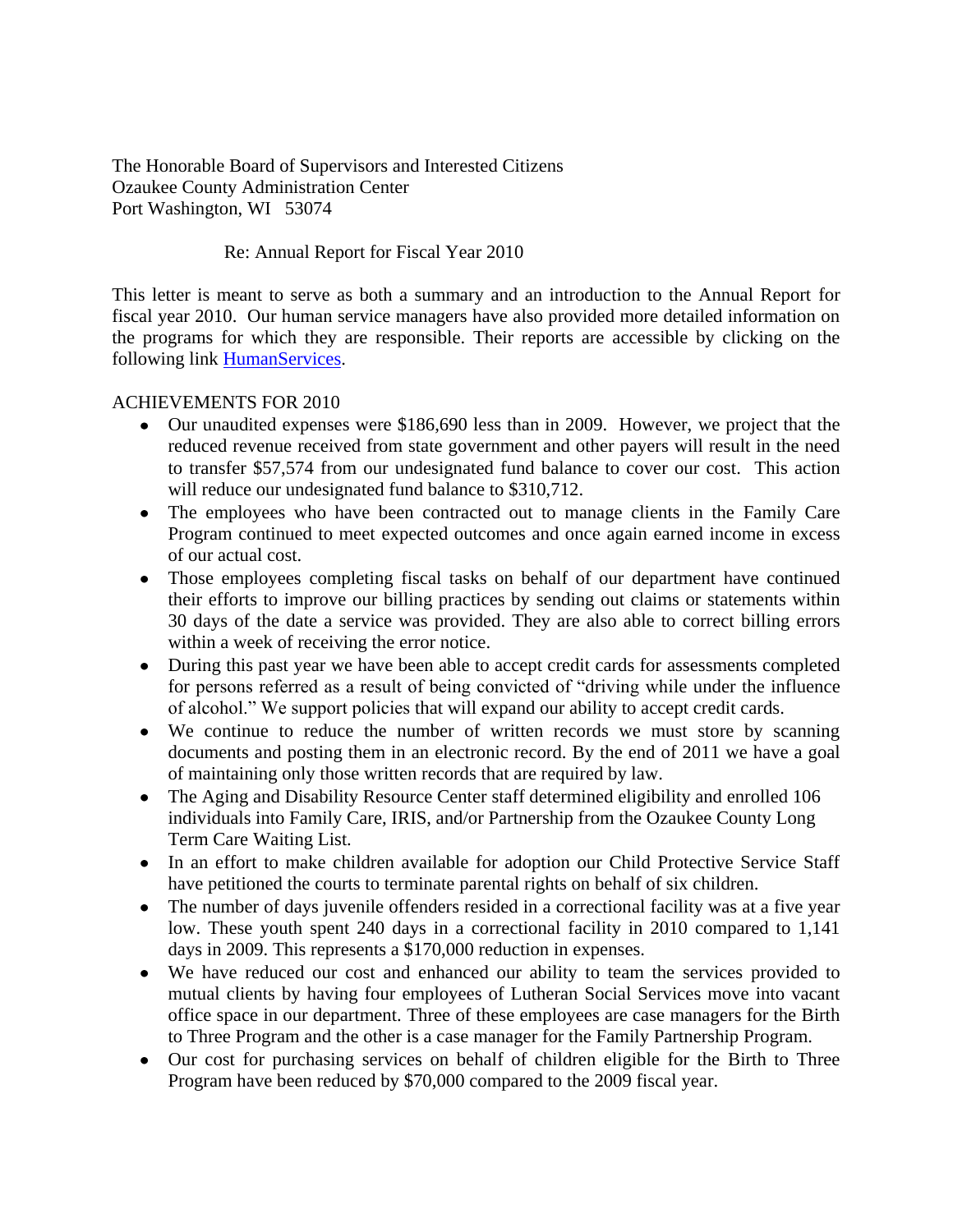- We are now serving 45 disabled or severely emotionally disturbed children through federal waiver programs. Involvement in these programs allows us to obtain 60% reimbursement for the services we provide or purchase.
- In October of 2010 we established a contract with Ozaukee Family Services to administer a grant for the purpose of establishing a Coordinated Services Team Program. Other counties have found this program effective in working with emotionally disturbed youth.
- Balance, Inc., a nonprofit agency with whom we contract, was able to obtain a \$10,000 grant this past year to expand the Summer Recreational Program for Developmentally Disabled Youth.
- A county sponsored Supported Employment Program has been developed for three Behavioral Health Clients at less cost than a previously purchased service. One of these persons has now been hired by the County Maintenance Department.
- The County Board approved the creation of a county employed psychiatrist to provide medication management services for a number of the clients of our Behavioral Health Program. This has saved us more than \$100,000 a year compared to our having to contract with private psychiatrist to provide this service.
- There were nine clients placed in a group home with a severe and persistent mental illness in 2010 for a total of 2,213 days compared to 17 individuals in 2007 for a total of 3,500 days in care.
- We have continued to work with the Emergency Management and Public Health Departments in an effort to enhance a county plan for responding to a community disaster. We are striving to maintain an up to date list of vulnerable persons in order to help first responders establish priorities during an emergency event.

## IDENTIFIED TRENDS

- The cost for placing children in need of protection and services in foster homes and shelter care has risen from \$206,603 in 2006 to \$597,808 in 2010.
- The cost for placing children in need of protection and services in child caring institutions has risen from \$231,117 in 2007 to \$553,449 in 2010.
- The number of children placed outside of their own homes in order to keep them safe has risen from 50 in 2006 to 90 in 2010.
- The number of days juvenile offenders have spent in child caring institutions has risen from 1019 in 2007 to 1561 in 2010.
- Nine individuals with severe and persistent mental illness spent a total of 2,213 days in a Community Based Residential Facility this past year compared to fourteen individuals who spent 4002 days in care in 2005.
- Seventeen persons required inpatient detoxification in 2010 compared to 45 individuals in 2006.
- As of December 2010 there were a total of 6,666 recipients on the Medicaid Program compared to at total of 3,833 recipients in 2006.
- There were a total of 1325 households who received energy assistance in 2010 compared to 634 in 2007.
- The average monthly caseload of families on the FoodShare Program rose from 718 in 2006 to 1427 in 2010.